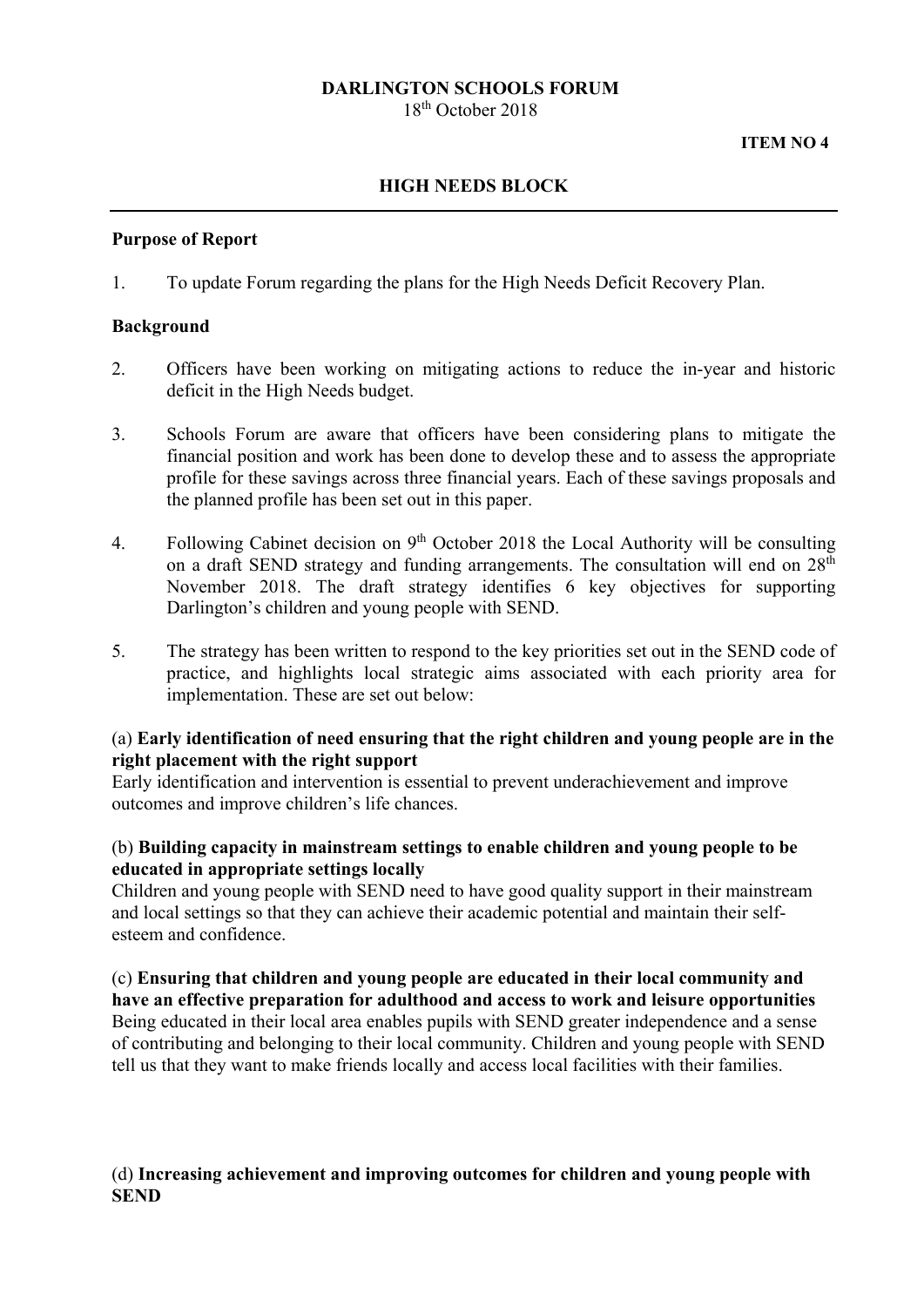Address the underperformance in educational achievement across the Key Stages but particularly at Key Stage 4 through targeted interventions, appropriate curriculum, high quality training and effective quality assurance, monitoring and moderation.

## (e) **Focus on effective collaboration, co-production and communication**

Ensuring that all policies, practices are co-produced with all stakeholders and with the active involvement of parent/carers and children and young people.

#### (f) **Achieving 'Best Value' (human, physical and financial resources) from all our services**

Effective, efficient and co-ordinated services that meet the needs of children and young people with SEND and their families. With increasing demand we must ensure that the right resources are going to the right children in the right place.

 6. The proposals around "top up" funding are to replace the current banding system with a simplified banding approach linked to the SEND needs ranges. The needs ranges outline a pupil need led approach with greater emphasis on accountability and targeting of high needs funding to meet each pupil's need. The focus will be on an evidence base of the assessment of need, the range of interventions in place and the impact and outcome.

| Range          | Band           | Additional      |  |
|----------------|----------------|-----------------|--|
|                |                | "top up"        |  |
|                |                | Funding         |  |
| 1              | 1              | <b>Nil</b>      |  |
| $\overline{2}$ | 2              | <b>Nil</b>      |  |
| $\overline{3}$ | 3              | N <sub>il</sub> |  |
| $\overline{4}$ | 4a             | £3000           |  |
|                | 4b             | £6500           |  |
| 5              | 5a             | £8500           |  |
|                | 5 <sub>b</sub> | £10000          |  |
| 6              | 6a             | £12500          |  |
|                | 6b             | £15000          |  |
| 7              | 7              | Determined by   |  |
|                |                | need            |  |

7. The proposed banding model based on the range of need is as follows:

Ranges 1 to 3 cover the support expected from the pupil funding and the notional SEN funding. It is unlikely pupils in mainstream school will be banded above Band 5a as the needs in ranges 1 to 5 have been identified as being reasonably supported at a mainstream provision . The majority of those with support needs above £6,000 notional SEN funding are expected to sit in Band 4

8. The draft strategy outlines the LA identified gaps in local provision and the consultation will seek views on the following proposals for key areas of consideration of commissioning local provision to meet need and manage demand. The LA is exploring working with neighbours in the Tees Valley on SEMH provision across the region.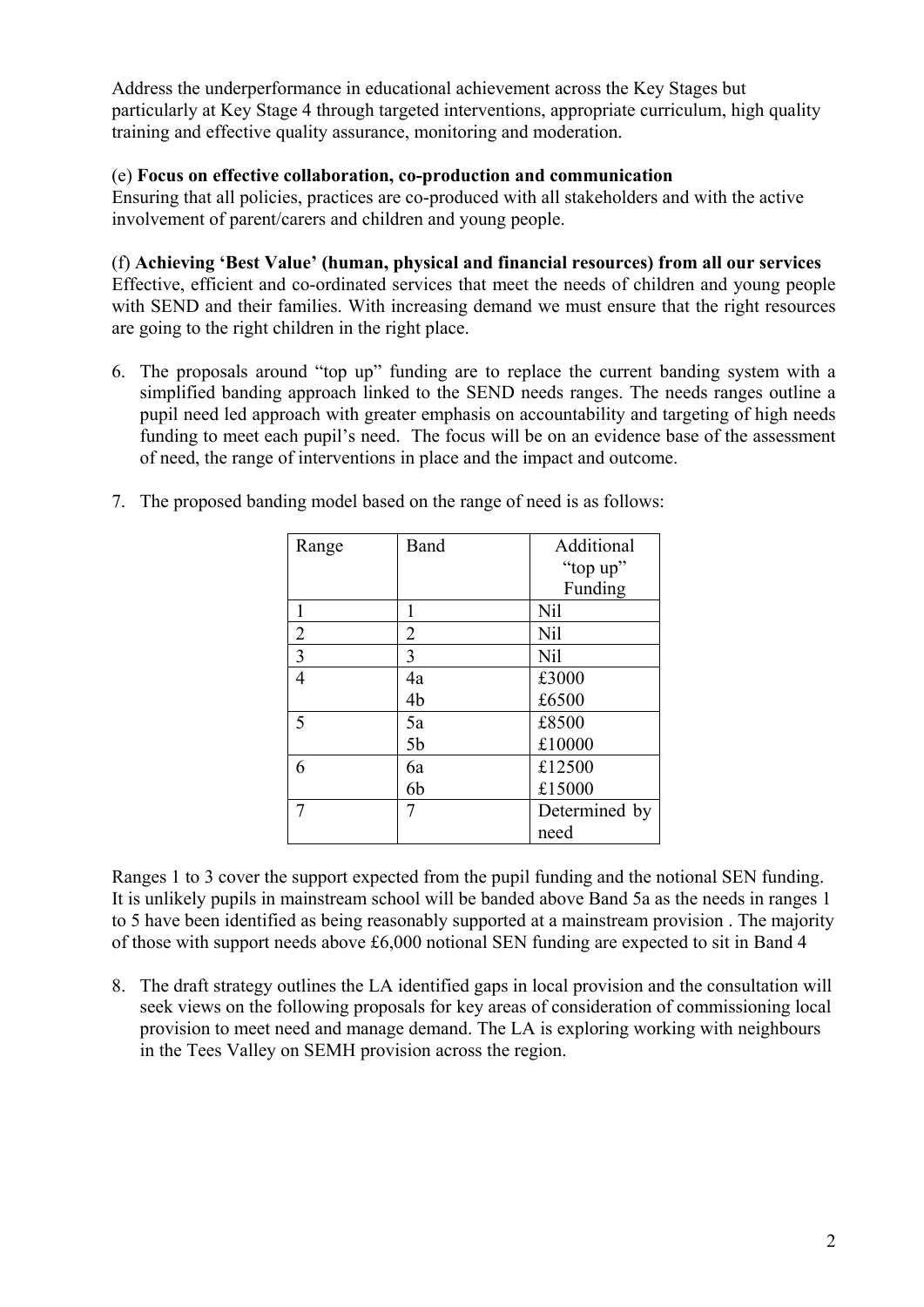| <b>Type of Need</b>           | <b>Phase</b> | <b>Delivery</b>                            |  |
|-------------------------------|--------------|--------------------------------------------|--|
| Pupils with Social, Emotional | Primary      | Resource base in a primary schools setting |  |
| and Mental Health Needs       |              |                                            |  |
| (SEMH)                        |              |                                            |  |
| Pupils with Social Emotional  | Secondary    | Resource base/unit in a secondary setting  |  |
| and Mental Health Needs       |              | or Alternative provision                   |  |
| (SEMH)                        |              |                                            |  |
| Pupils<br>with Moderate       | Secondary    | Resource base in a Secondary setting       |  |
| Learning Difficulties         |              |                                            |  |

- 9. High Needs funding pressures are currently being faced by many local authorities nationally and reviews of funding arrangements are being undertaken in many areas.
- 10. Currently £250,000 of the High Needs Budget is allocated to secondary schools for Behaviour and Attendance funding. A further £75,000 is allocated for primary school support through the LAPPS budget. With the introduction of the Vulnerable Pupil Panel which considers pupils across both phases it is proposed that an allocation of £100,000 is made to the panel to support individual pupil cases and the remainder of the funding be utilised to support a reduction in the High Needs Block overspend.
- 11. Each of the initial savings proposals have been set out in the table below. This table shows savings against the current projected in-year overspend, on a year by year basis.
- 12. The figures included within the table are indicative pending the outcome of the public consultation, cabinet decision and the current funding formula consultation.
- 13. Further work needs to be undertaken to identify and develop further savings and to assess the appropriate profile for these savings across three financial years.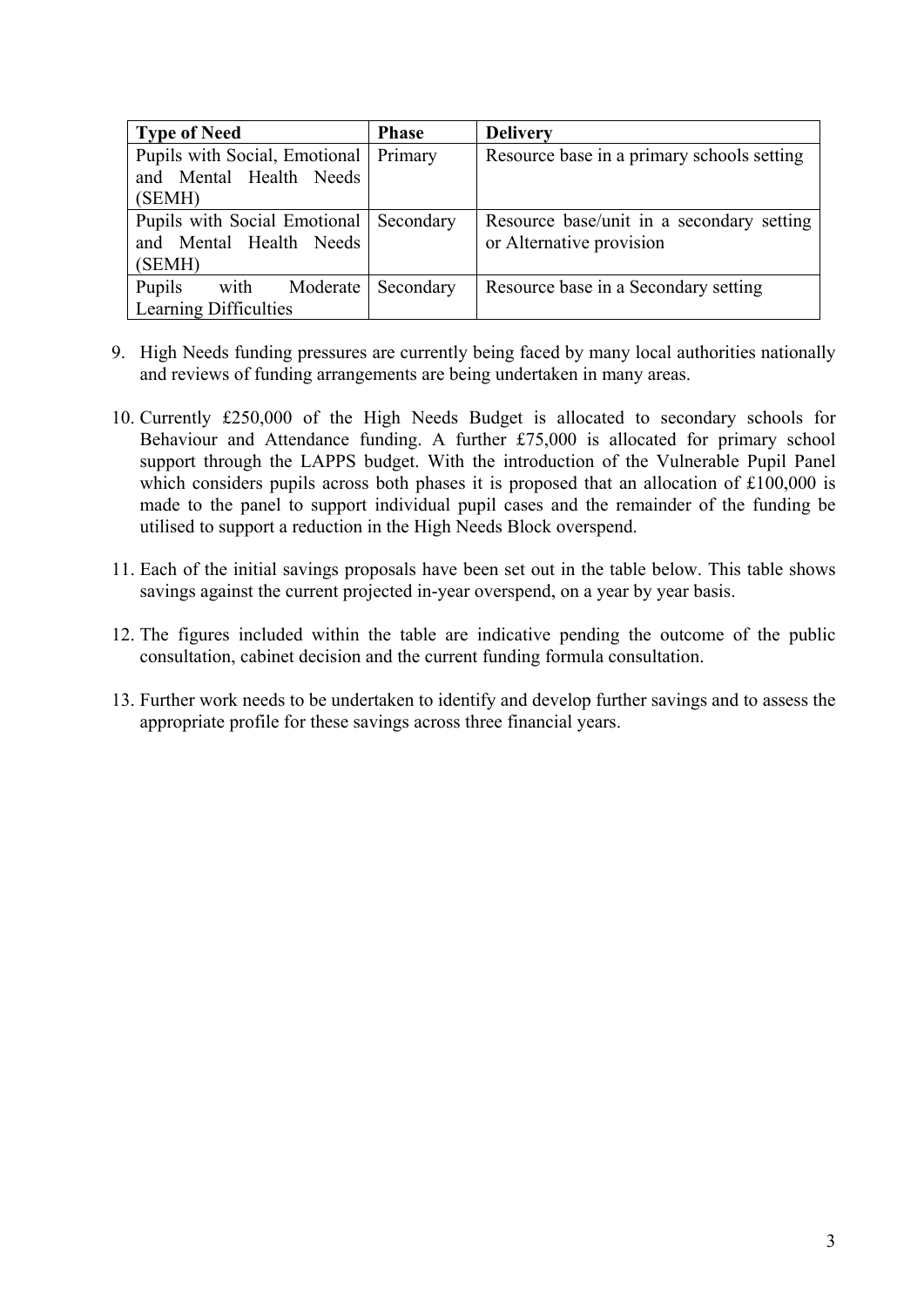| Category                                                                                                      | Proposal                                                                                                                                             | <b>Savings</b><br><b>Measures</b><br>2019/20 | <b>Savings</b><br><b>Measures</b><br>2020/21 | <b>Savings</b><br><b>Measures</b><br>2021/22 |
|---------------------------------------------------------------------------------------------------------------|------------------------------------------------------------------------------------------------------------------------------------------------------|----------------------------------------------|----------------------------------------------|----------------------------------------------|
|                                                                                                               |                                                                                                                                                      | $\pounds$ '000                               | $\pounds$ '000                               | $\pounds$ '000                               |
| 1. High Needs<br>Mainstream Top Up                                                                            | Following public<br>consultation<br>instigate<br>the<br>SEND top up rates<br>and the previously<br>agreed reduction<br>lump<br>in<br>sum<br>payments | 383                                          | 512                                          | 512                                          |
| Reduction in<br>2.<br><b>SEMH</b><br>independent<br>school placement                                          | Commissioning of<br>local provision to<br>expand capacity                                                                                            | 692                                          | 1,038                                        | 1,038                                        |
| LA proposed<br>3.<br>transfer of<br>schools block<br>funding                                                  | Proposal currently<br>subject<br>to<br>consultation<br>with<br>schools                                                                               | 900                                          |                                              |                                              |
| Reduction in<br>4.<br>LAPPS and<br>Behaviour &<br>Attendance<br>funding                                       | Reduction<br>in<br>funding                                                                                                                           | 225                                          | 225                                          | 225                                          |
| <b>Total Reduction in</b>                                                                                     |                                                                                                                                                      | 2,200                                        | 1,775                                        | 1,775                                        |
| expenditure                                                                                                   |                                                                                                                                                      |                                              |                                              |                                              |
| Less - Current<br>Annual in-year<br>(projected)<br>overspend, including<br>current schools block<br>transfer* |                                                                                                                                                      | 1,998                                        | 1,998                                        | 1,998                                        |
|                                                                                                               |                                                                                                                                                      |                                              |                                              |                                              |
| <b>Net saving</b><br>(shortfall) to<br>allocate against<br>accumulated<br>previous years<br>pressure          |                                                                                                                                                      | 202                                          | (223)                                        | (223)                                        |

\*The pressure assumes all future years have the same spend as projected in 2019/20.

14. The proposals included in the table above (if implemented following the consultation) provide a balanced budget in year for 2019/20 and in addition provide £202,000 to repay accumulated overspends brought forward (from 2017/18 and 2018/19).